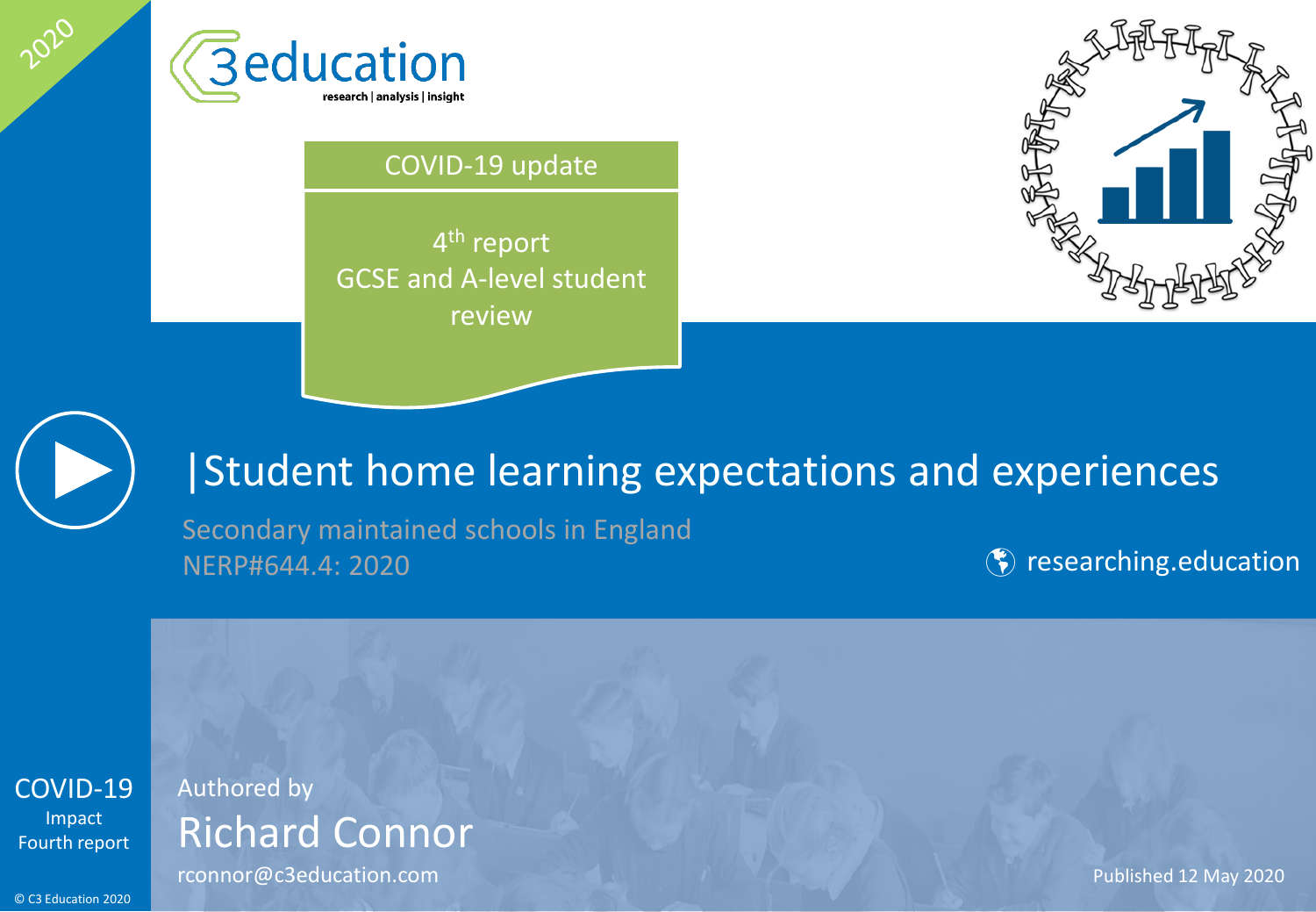

This market update reviews the expectations and experiences GCSE and A-level students. The responses are divided into first-year and secondyear students. In each case there are some common questions, but for each group there are specific considerations to take into account. In the case of second-year students of both GCSE and A-level, most will have mostly finished their syllabus by the time schools were closed. These students will have been preparing for examinations. In contrast, firstyear students of GCSE and A-level will be in the midst of learning.

The research was conducted between 5 May and 10 May. Invites were issued to parents with GCSE or A-level children, with the request that the questionnaire be responded to directly by the students, with their consent.





GCSE students (Yr. 10/11)

A-level students (Yr. 12/13)

#### [COVID-19](#page-2-0) Impact Fourth report

Intro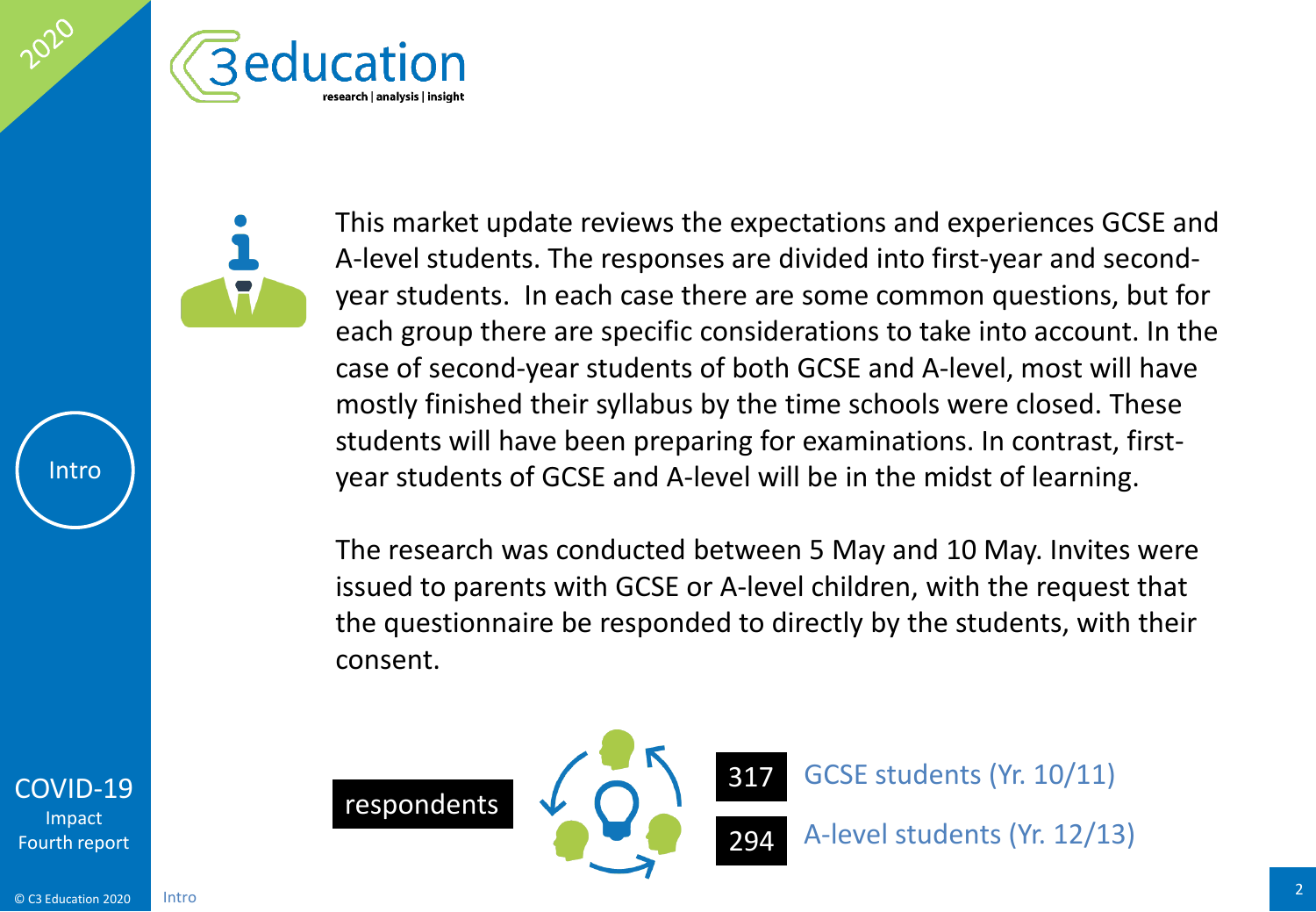<span id="page-2-0"></span>



Those students in their first year of either GCSE or A-level are only partially continuing their normal subject teaching and learning from home. A third are doing very little and only a tenth are fully engaged, with few suggesting their key subjects are being taught very effectively.



Currently, half of students in their last year of GCSE or Alevel, who would normally be in revision and examination mode are either engaged in general preparedness for their next stage of education, or not doing anything at all.



Few Year 11 and 13 students are happy with the arrangements for determining their predicted grades, with half expecting to do poorly compared to their original expectations after revising and sitting exams. In comparison, a quarter feel they will benefit in receiving their predicted grades.

### [COVID-19](#page-2-0)

Exec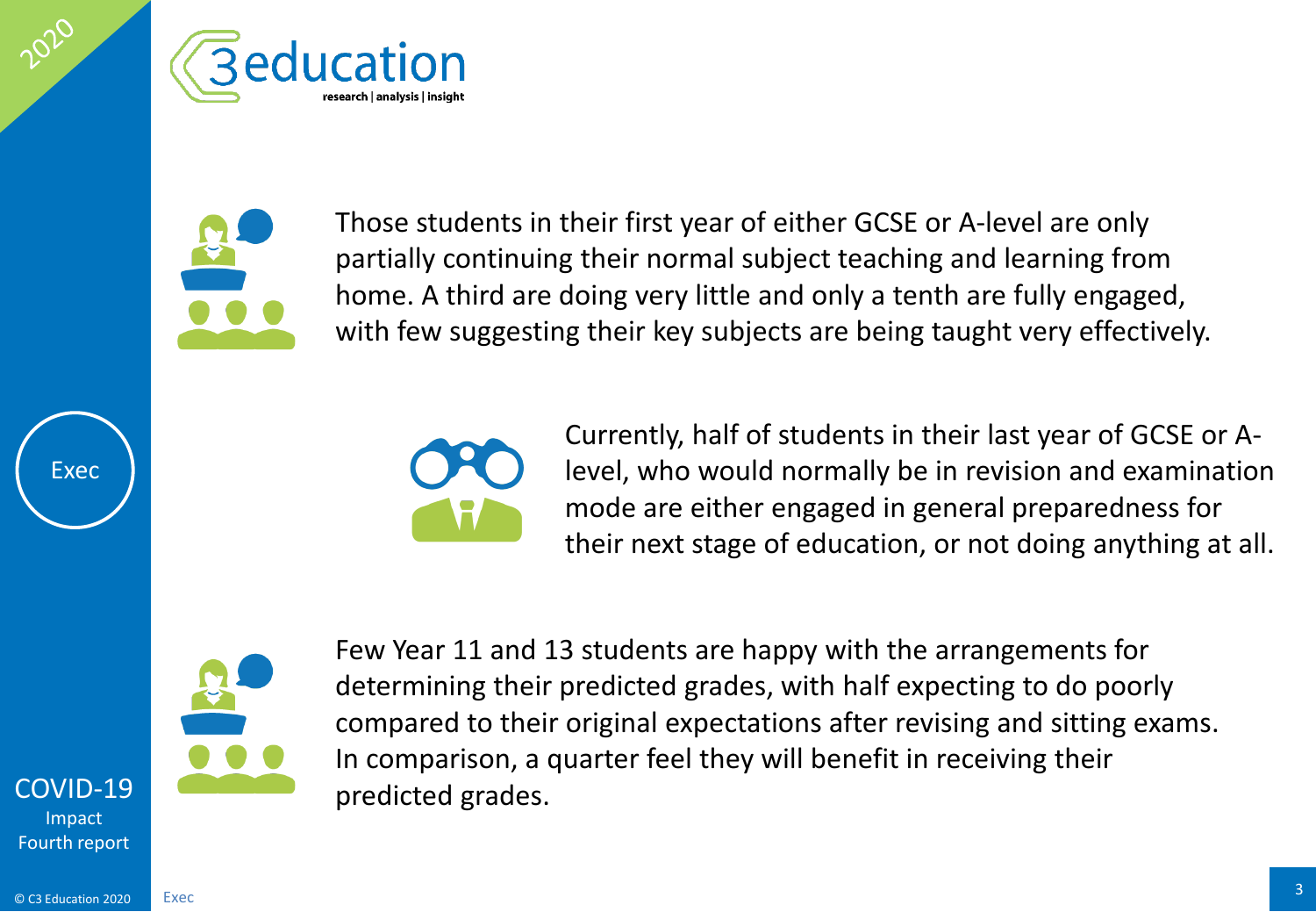



When it comes to learning from home only a quarter of students are happy about the situation, with most of those in Year 13. It is likely that students feel that they have been given too much schoolwork from teachers, rather than too little.



Most students are looking at an average of three to four hours of schoolwork each day, which as noted above is felt to be too much by a majority of students. Only a very small proportion are working more than 5 hours a day.



When it comes to being able to access a computer and internet access to engage with their learning requirements, a third indicate not being able to fully do so. Most students are engaging by a combination of their school cloud-based learning platform and collaborative tools. Video-conferencing is only being delivered to a quarter of students' key subject teachers.

### [COVID-19](#page-2-0)

Exec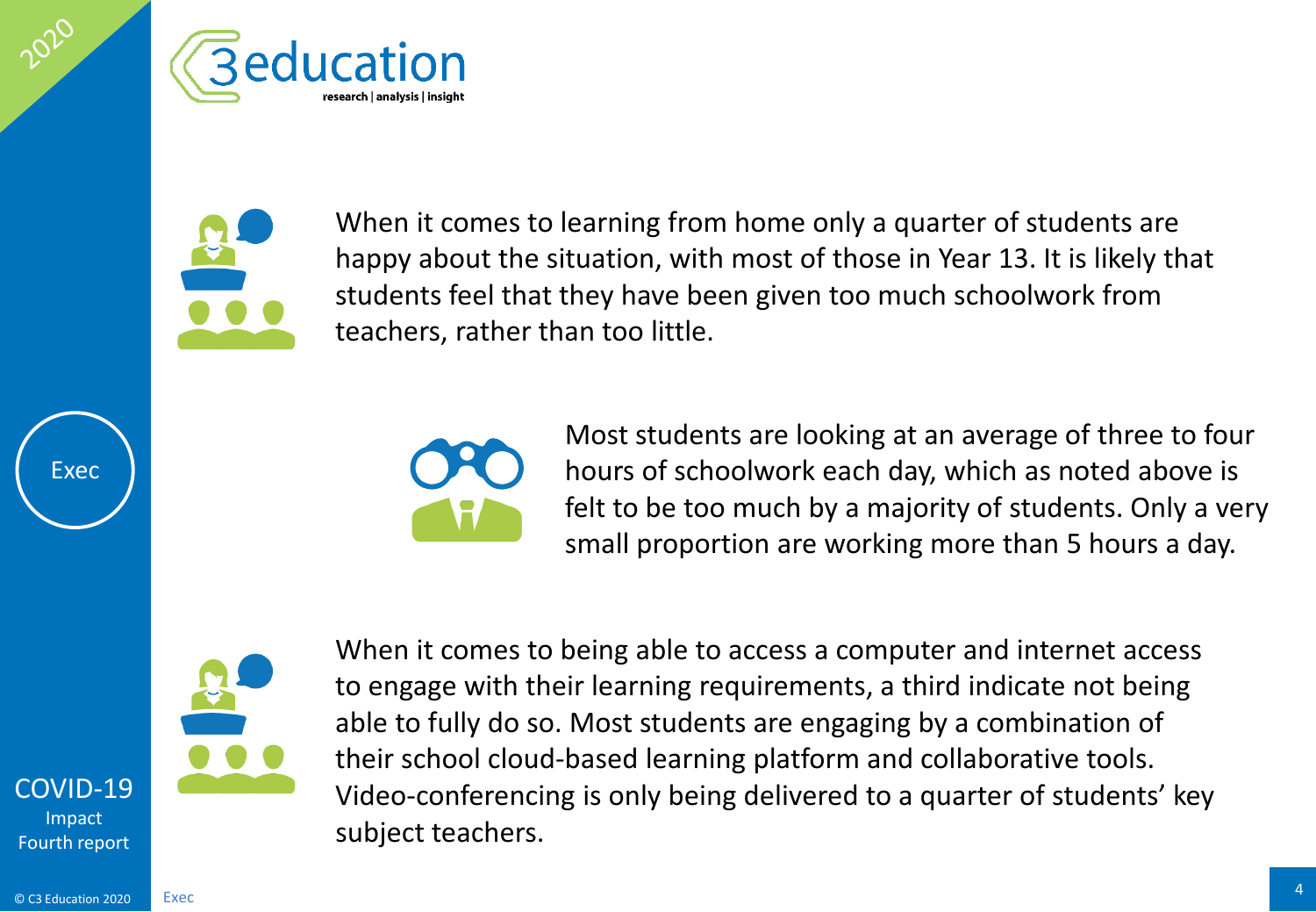



When asked about their ability to keep up with the learning requirements being set by their key subject teachers only a quarter feel completely able to do so, with the majority of the remaining students partially being able to do so. However, there is concern that more than a quarter are not really able to do so.



When it comes to spending on resources, such as books, subscriptions, apps and online tutoring, there is a broad spread of commitment, with a third of students indicating themselves or their parents have spent nothing on these resources since their school closed.



Exec

Average spend is skewed by a small proportion of students accessing online tutors. However, taking into account this group and the third of students indicating no spending, the average spend per student is in the region of £90 to £100 since schools closed.

[COVID-19](#page-2-0) Impact Fourth report

Exec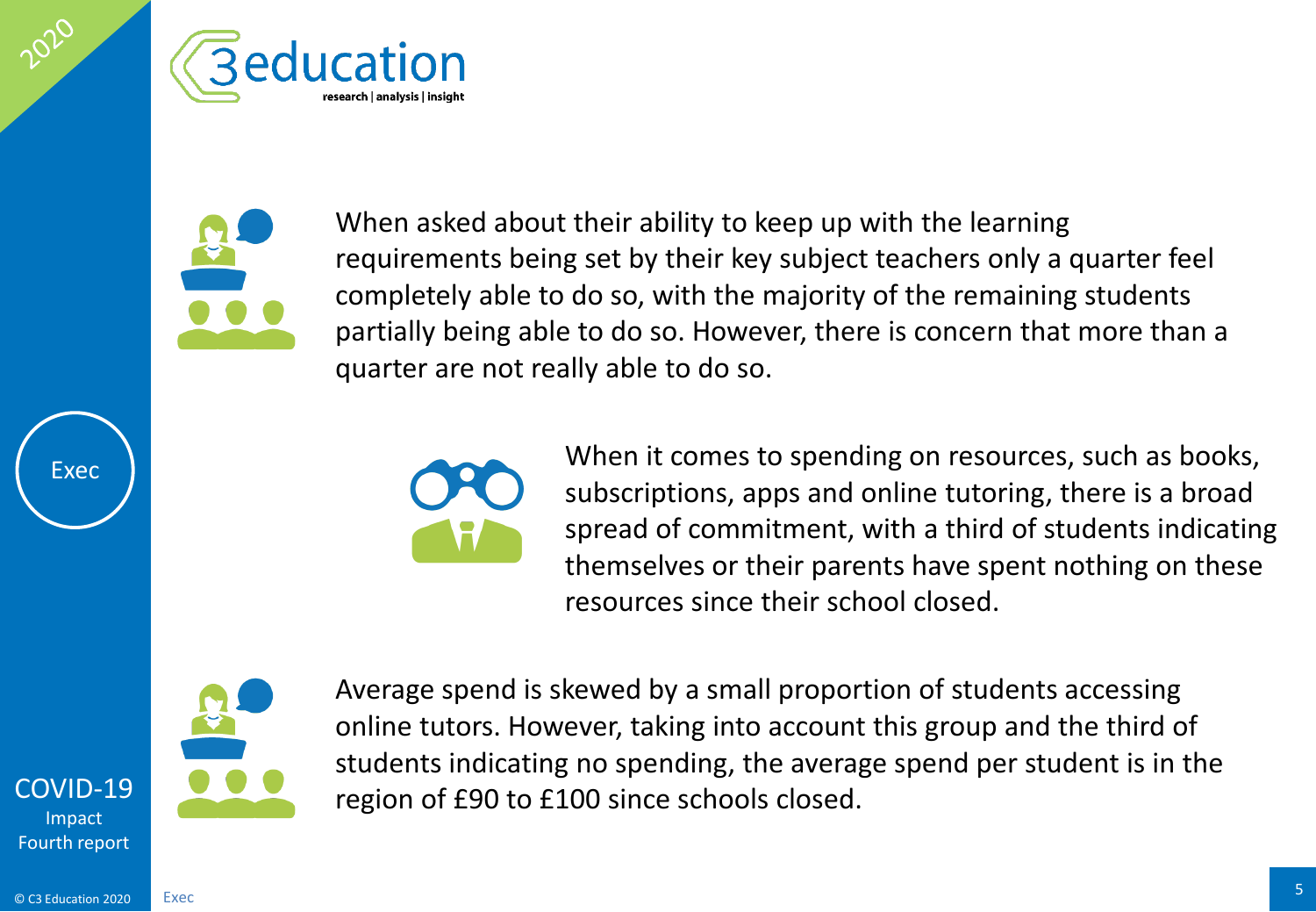





## Normal learning from home

Year 10 and 12 students

Q1

2020

Around a third of students in either year 10 or 12 are not continuing their normal subject teaching and learning now they are at home. Only a minority consider that they are continuing their normal teaching and learning provision.



#### [COVID-19](#page-2-0) Impact

Fourth report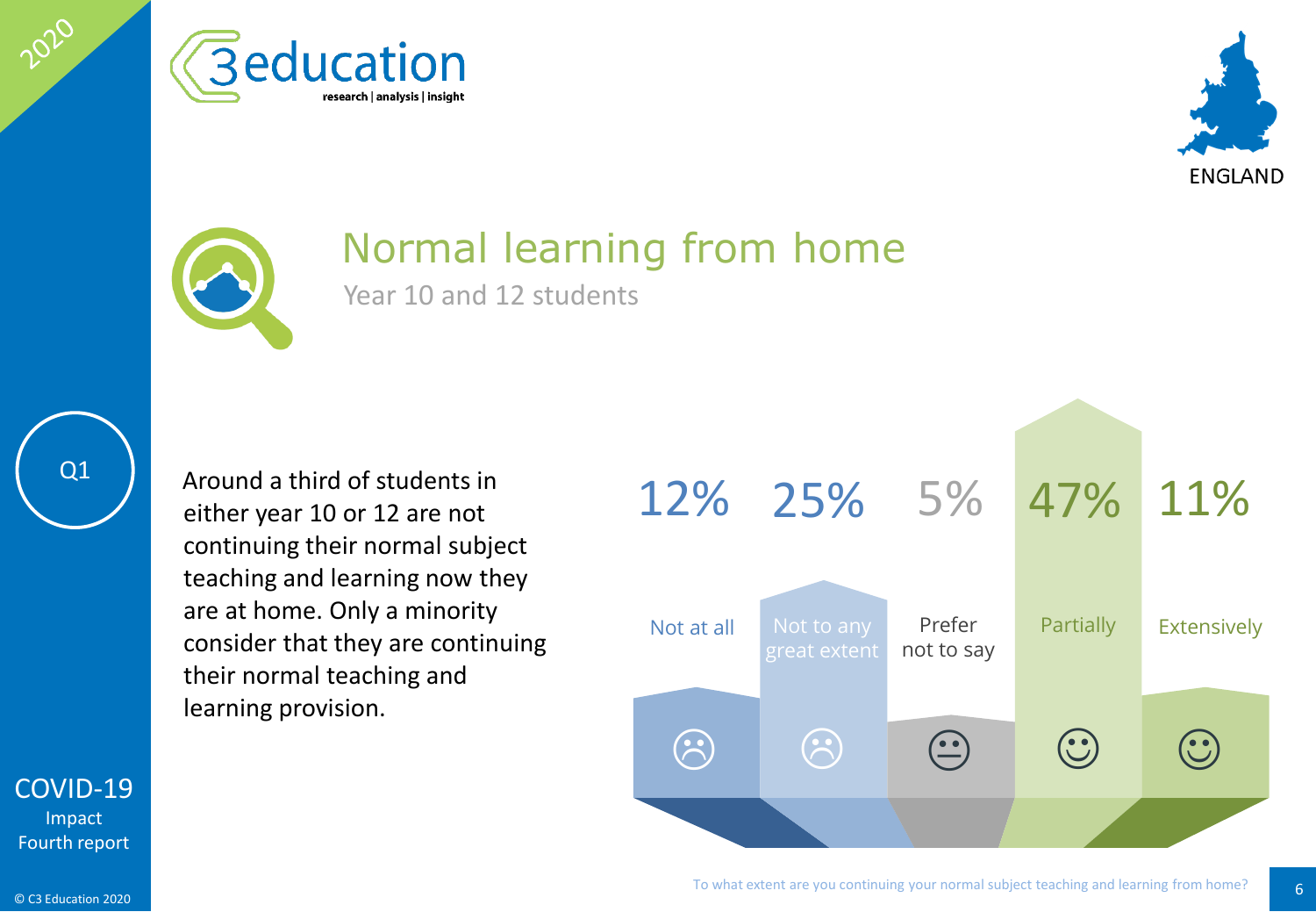





## Effectiveness of teaching key subjects

Year 10 and 12 students

Q2

2020

Very few students suggest their key subjects\* are being very effectively taught, although half say they are being somewhat effectively taught. A small minority indicate either very ineffective teaching or not being taught at all.



[COVID-19](#page-2-0)

Impact Fourth report

© C3 Education 2020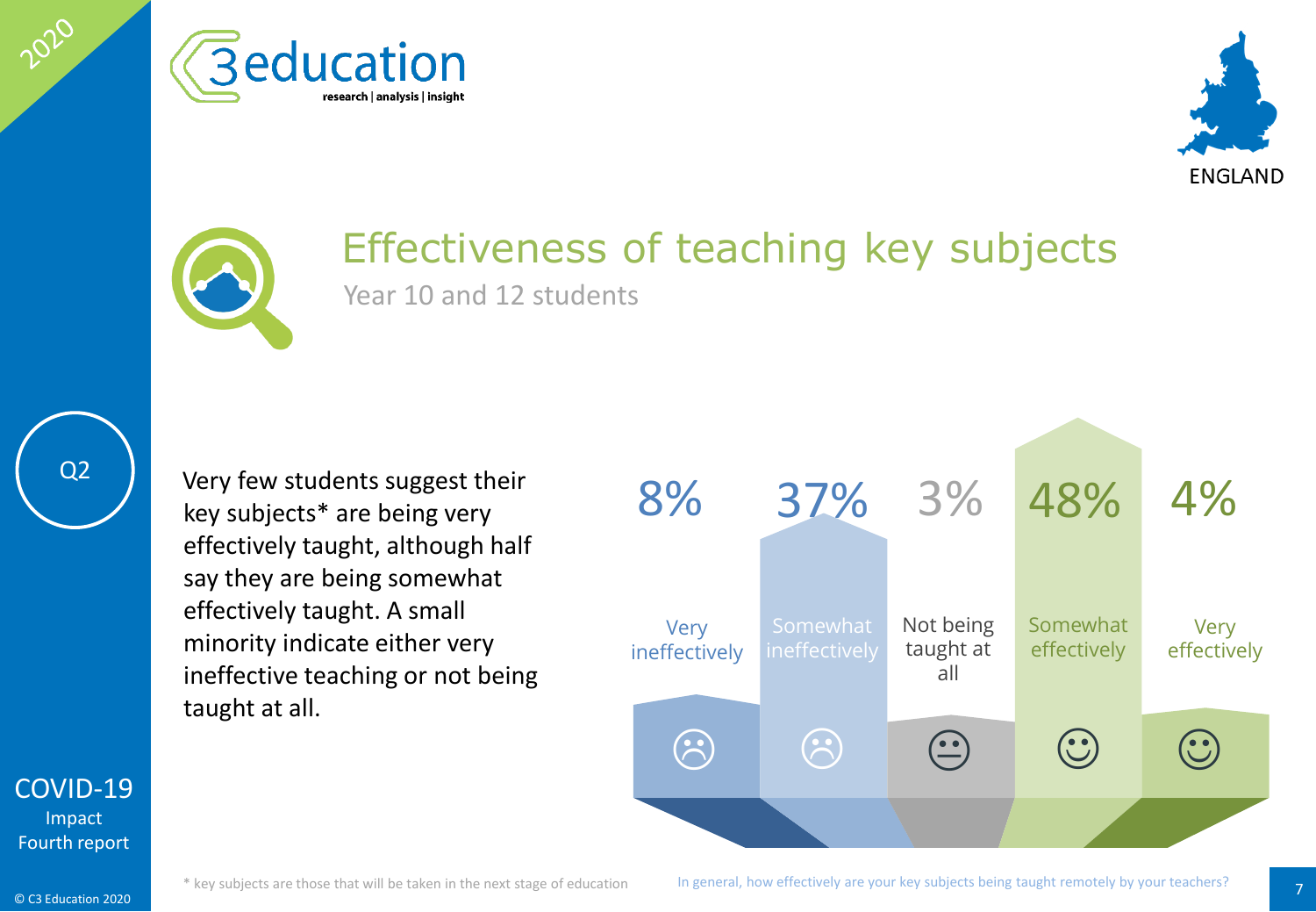





### Undertaking learning requirements

Year 10 and 12 students

Q3

[COVID-19](#page-2-0) Impact Fourth report

2020

A quarter of students in Year 10 and 12 indicate being fully engaged with learning from home and are undertaking all the requirements made of them. Most of the remaining students say this is partially the case. Of more concern is the near fifth of students not undertaking the requirements in their key subjects.

 $\begin{picture}(20,20) \put(0,0){\line(1,0){10}} \put(15,0){\line(1,0){10}} \put(15,0){\line(1,0){10}} \put(15,0){\line(1,0){10}} \put(15,0){\line(1,0){10}} \put(15,0){\line(1,0){10}} \put(15,0){\line(1,0){10}} \put(15,0){\line(1,0){10}} \put(15,0){\line(1,0){10}} \put(15,0){\line(1,0){10}} \put(15,0){\line(1,0){10}} \put(15,0){\line(1$ Not at all Not to any great extent Prefer Partially not to say 17% 2% 2% 52% 27%  $\left(\begin{matrix} \cdot \ \cdot \end{matrix}\right)$ Extensively  $\odot$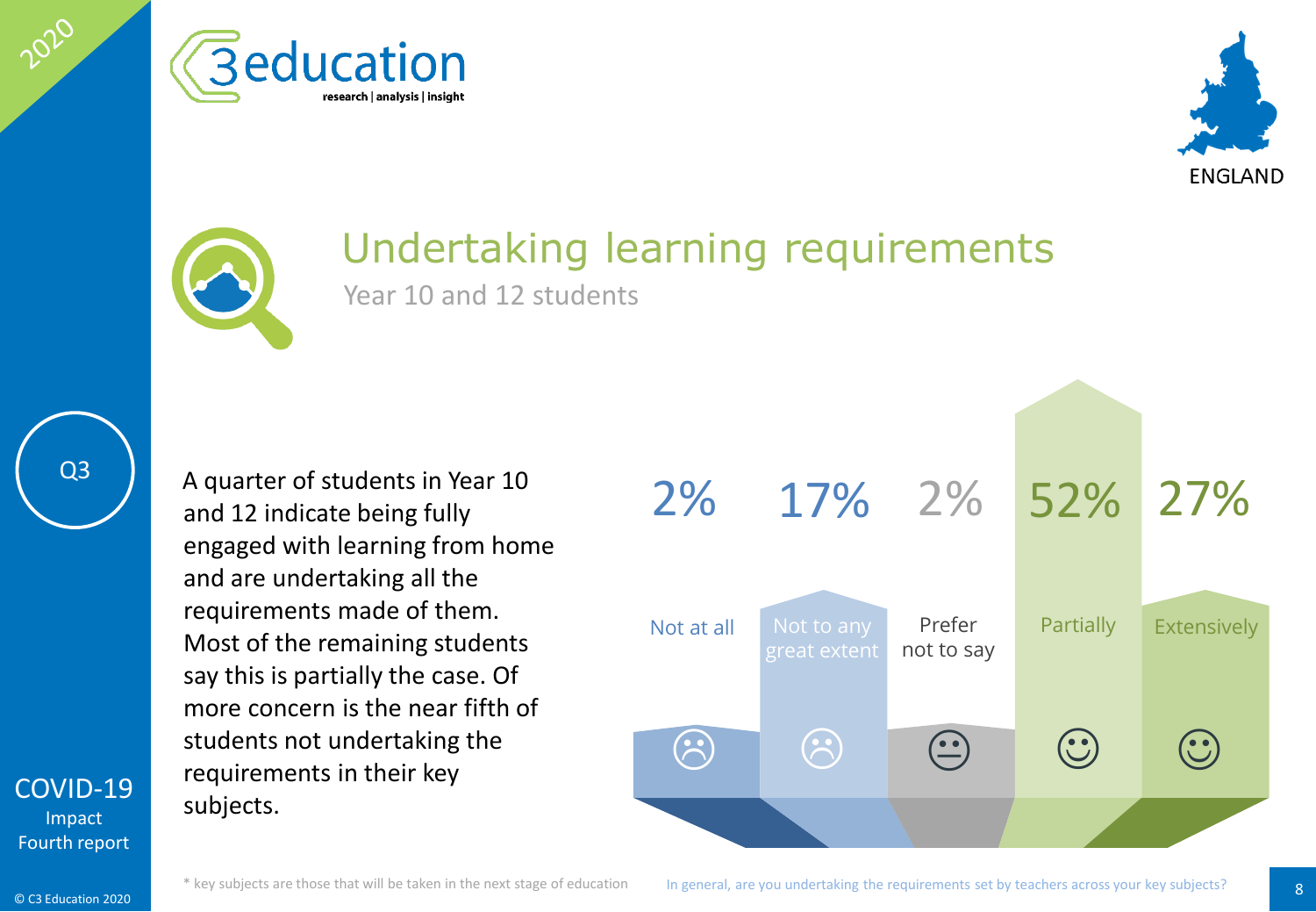





# Undertaking learning requirements

#### Year 11 and 13 students

It is concerning that nearly a fifth of students at the end of their GCSE or A-level are not conducting any activities with their school. There is a bias towards students being involved in general activities, rather than consolidating past learning.



Q4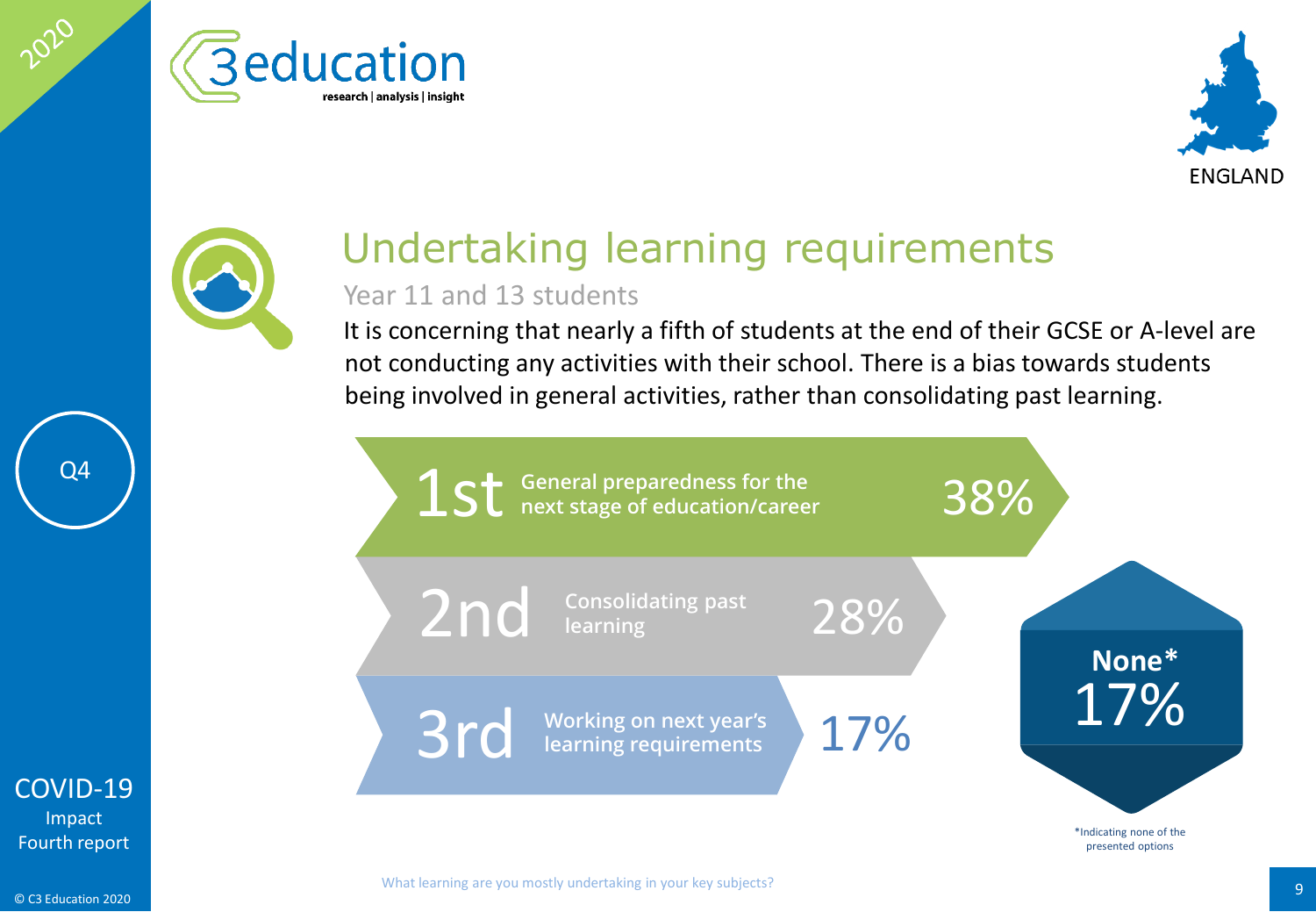





### Sentiment on predicted grade arrangements Year 11 and 13 students

Q5

2020

Only a minority are completely happy with the arrangements for determining their grades, with over half having a negative sentiment. Negativity is biased to Year 13 A-level students.



[COVID-19](#page-2-0)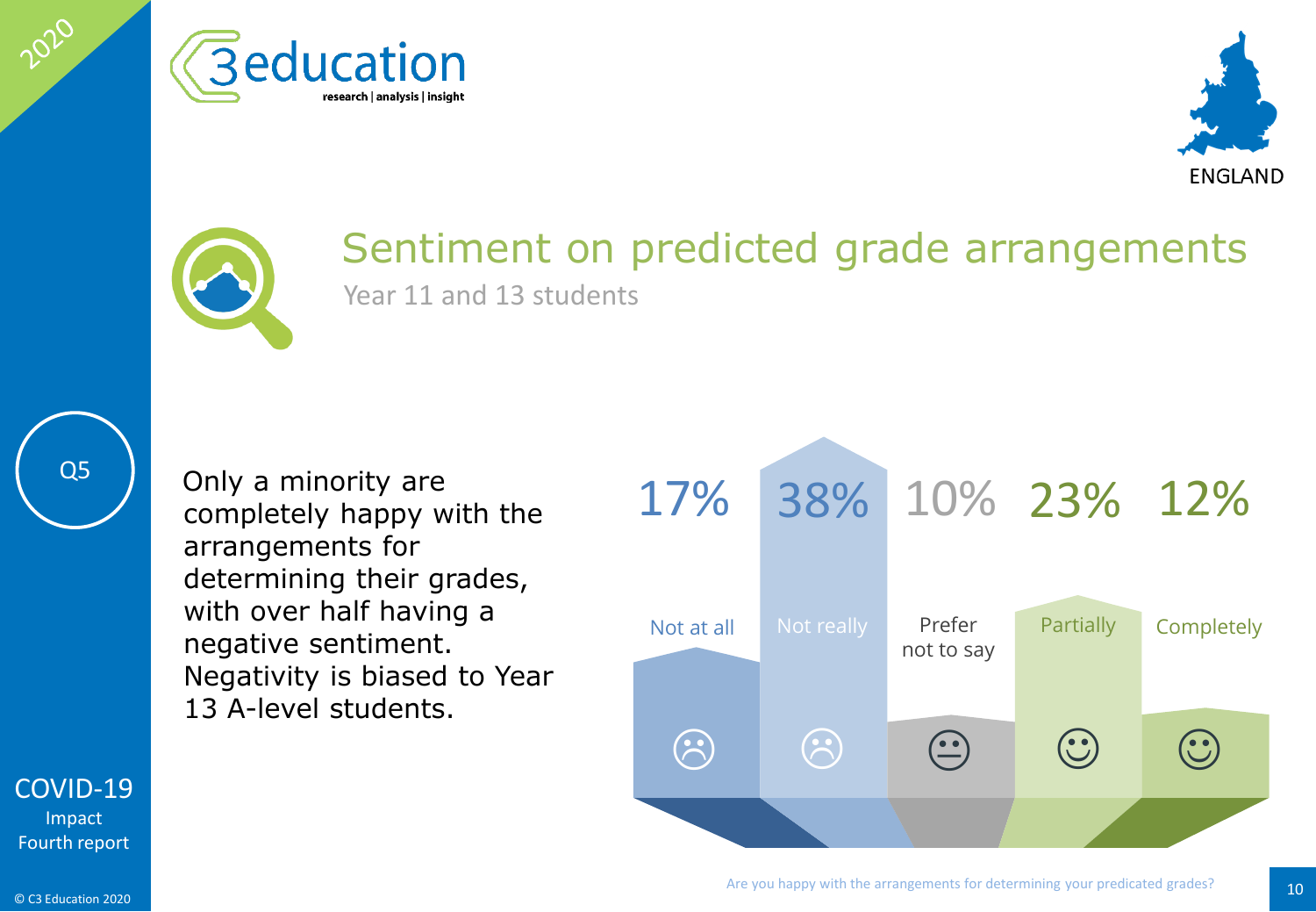





## Predicted grade expectations

Year 11 and 13 students

Q6

2020

[COVID-19](#page-2-0) and examinations, a majority expect to do less well with the arrangements for predicted grades. Only a minority expect that they will do very well out of the will do very well out of the and a control of the switch to predicted grades.

Compared to what grades

would obtain after revision

students thought they

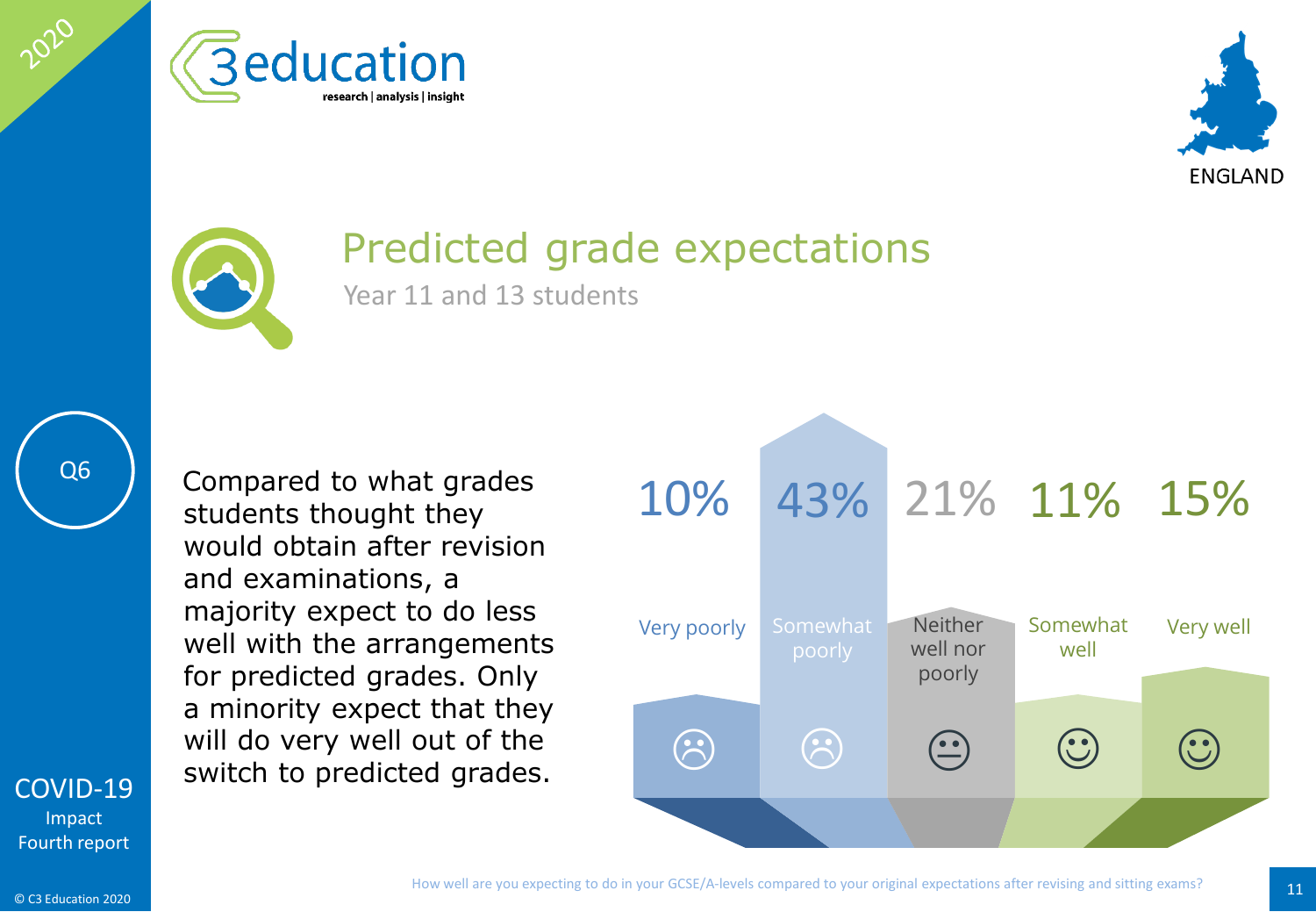





## Feelings on learning from home

All GCSE and A-level years

Q7

2020

[COVID-19](#page-2-0)

Impact Fourth report The majority of students are currently unhappy with having to learn from home, with a bias towards GCSE students in Year 10. A-level students are coping a little better, but few are currently very happy with the

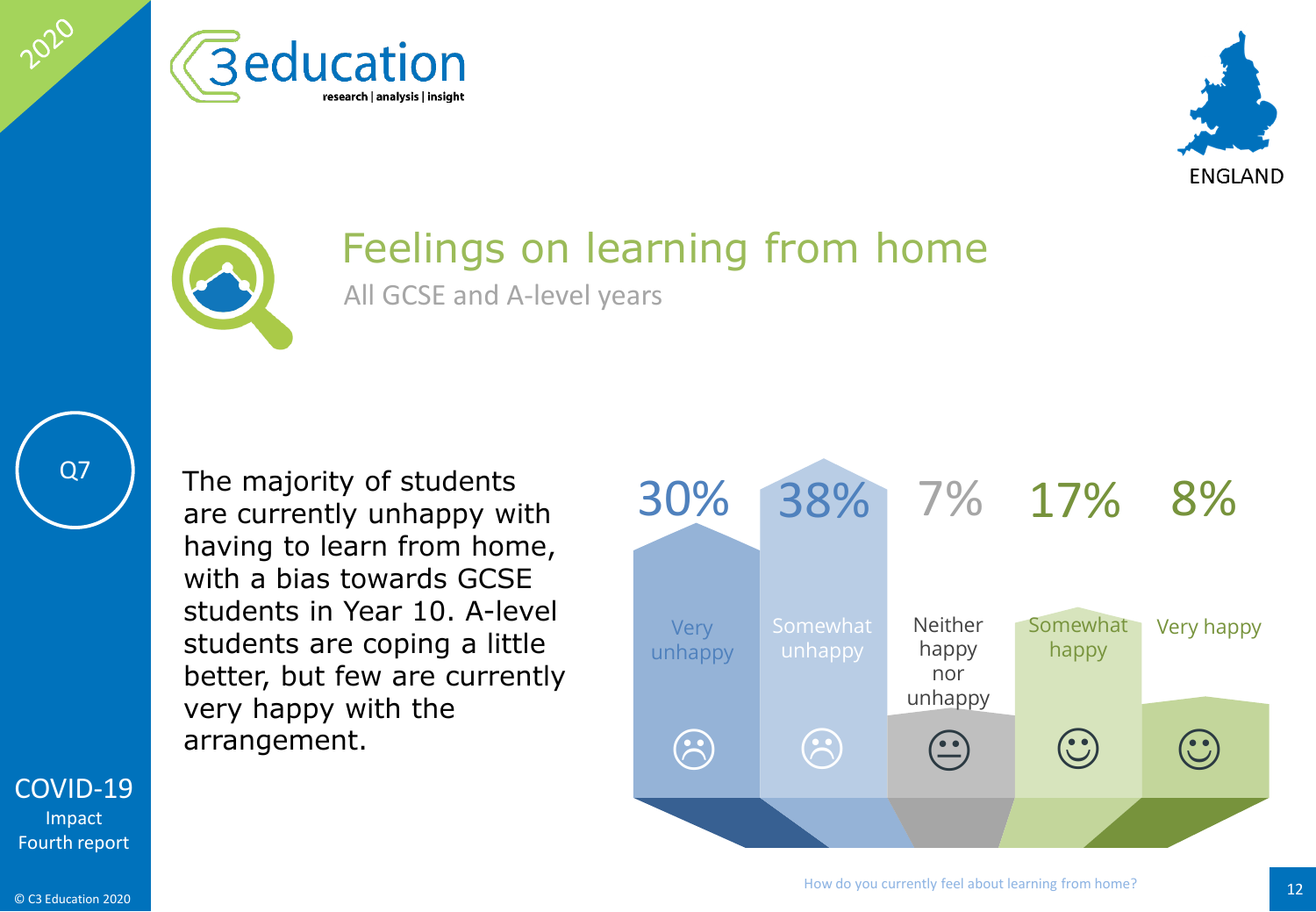





### Schoolwork received

All GCSE and A-level years

Q8

2020

Currently, few students suggest they are receiving too little schoolwork from their teachers, with most of these being GCSE Year 10 students. The majority of GCSE Year 10 and A-level Year 12 students indicate receiving too much schoolwork.



[COVID-19](#page-2-0) Impact Fourth report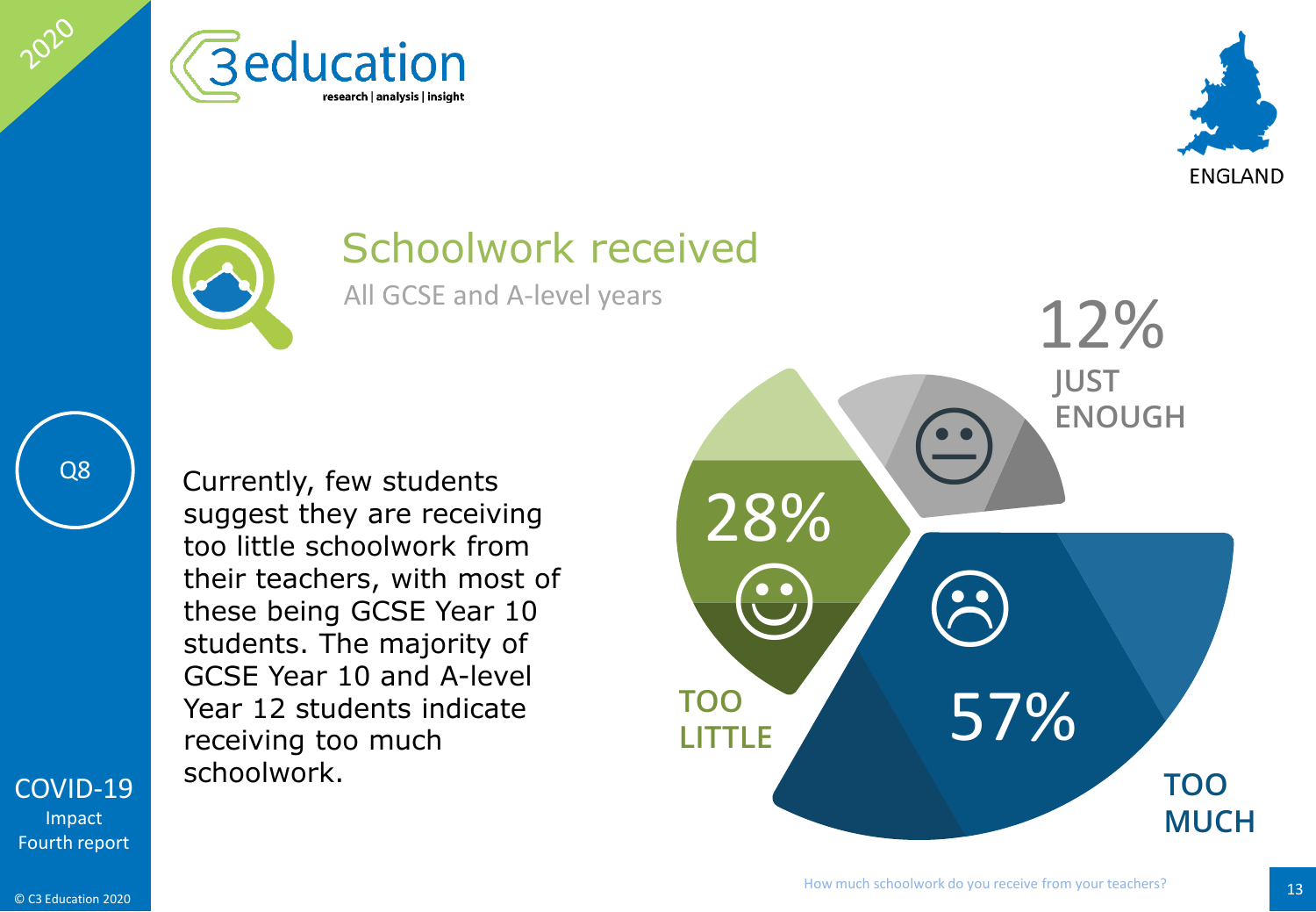





### Daily hours spent on schoolwork/activities All GCSE and A-level years

Although the majority of students indicate receiving too much schoolwork from teachers, most students are only receiving 3 to 4 hours of work per day. Very few are required to work for a normal school day (with or without homework included).



[COVID-19](#page-2-0) Impact Fourth report

Q9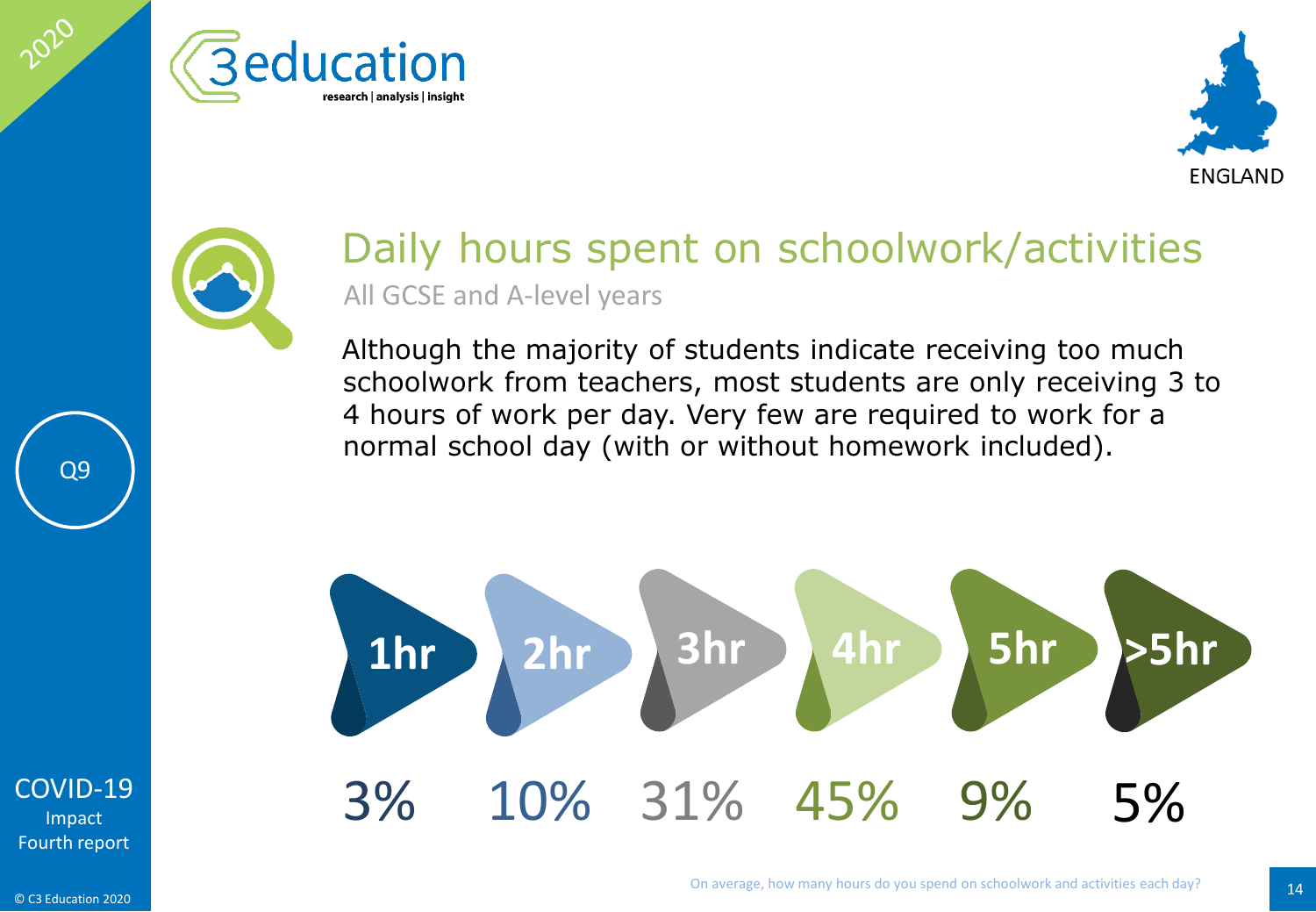





# Adequate computer & internet access

All GCSE and A-level years



2020

It is of concern that a third of students (more GCSE but fewer A-level) do not have adequate access to IT to engage with their learning from home. Little more than a third of students are in a position



#### [COVID-19](#page-2-0)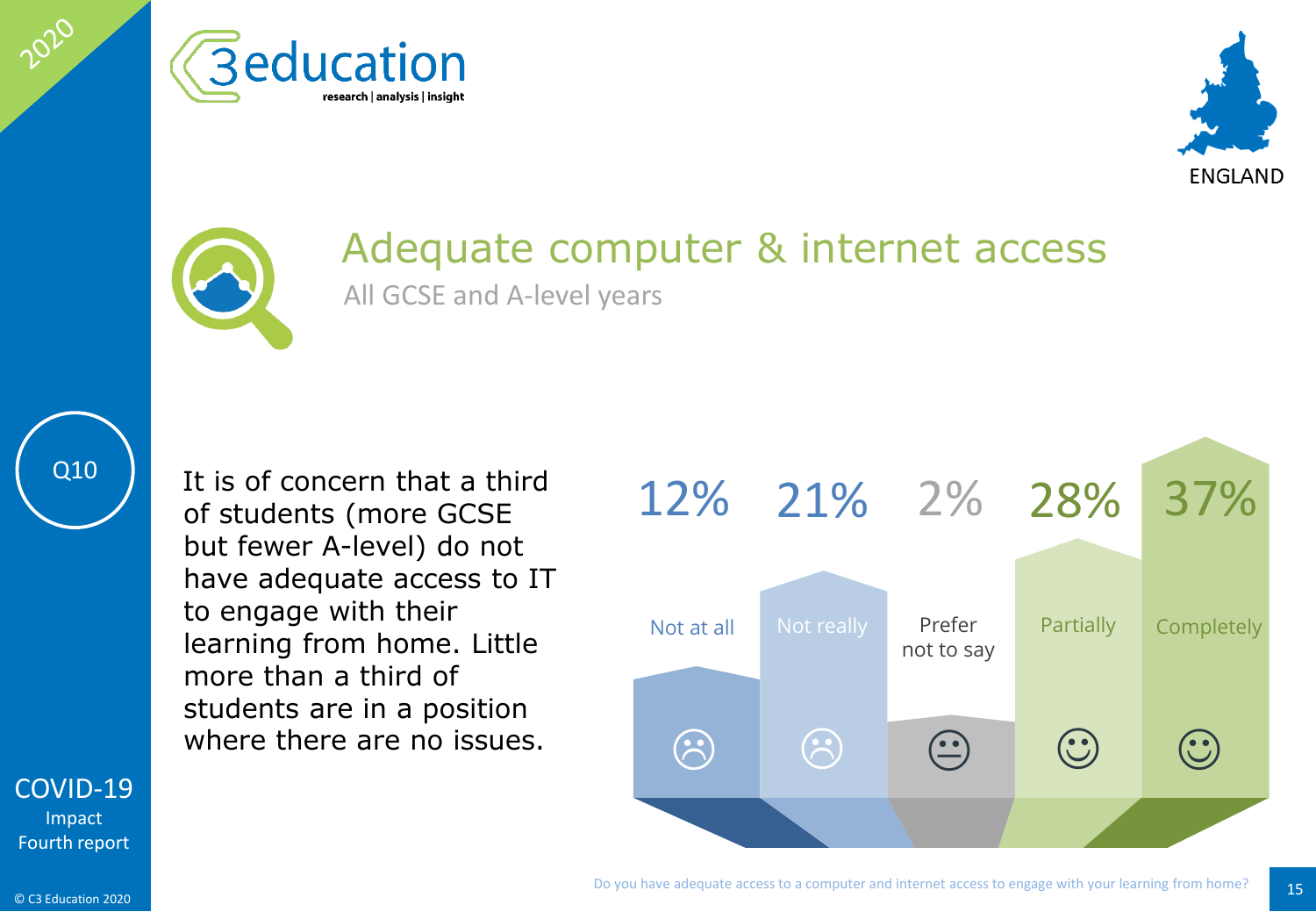





## Methods of teaching

All GCSE and A-level years

Most students are engaging with teachers in two or more ways, with the school learning platform (e.g. Google Classroom, Firefly) being the most common. Half of students are also interacting via collaboration tools. Although much has been written about videoconferencing software, only a quarter of students indicate engaging with teachers in this way.



[COVID-19](#page-2-0) Impact Fourth report

Q11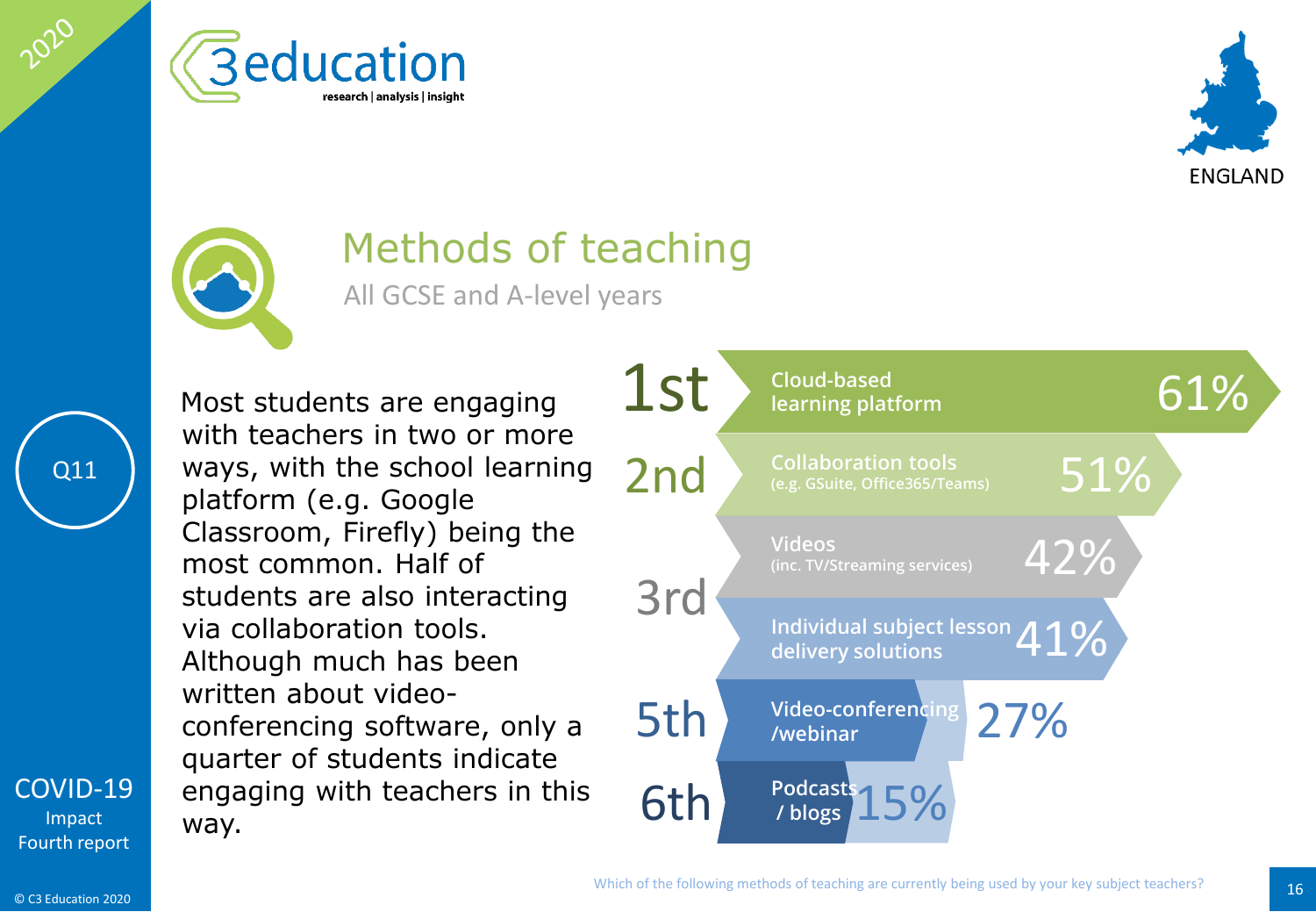





### Keeping up with teacher requirements All GCSE and A-level years

Q12

2020

completely keeping up with teacher requirements, while the majority of the remaining students are partially doing so. However, over a quarter of students are not meeting requirements, with the majority of these being Year 10 students.

A quarter of students are

\* key subjects are those that will be taken in the next stage of education



[COVID-19](#page-2-0) Impact Fourth report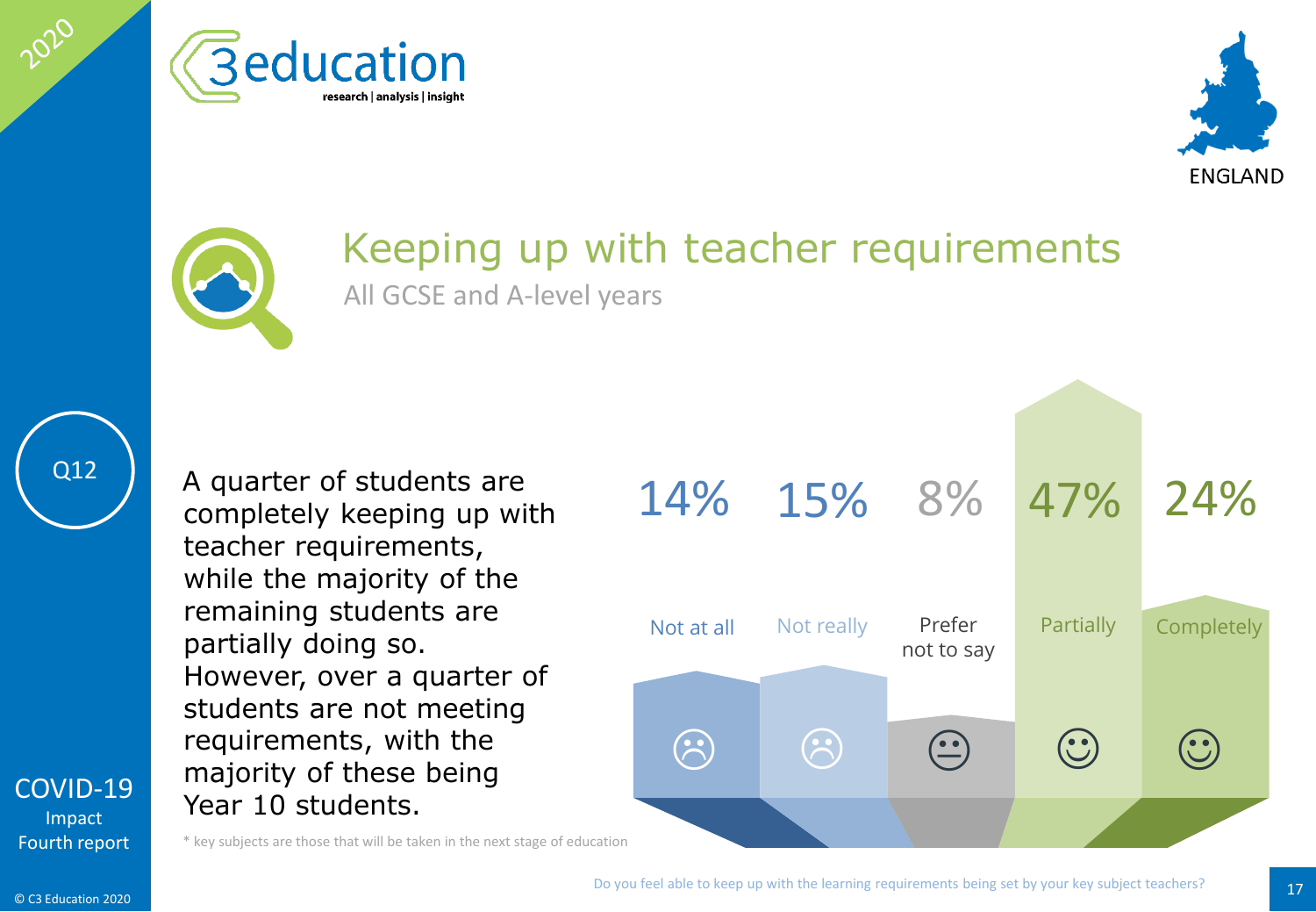





### Spending on home learning resources All GCSE and A-level years

Students are most likely to indicate the purchase of books and guides, as opposed to the purchase of learning apps and website subscriptions. However, free materials are an alternative. Online tutoring is unlikely to measure highly, but levels of spend are high.

**ONLINE 7% ONLINE** EARNING APPS<br>and website 23% subscriptions NONE OF THESE **33%** 



and other printed resources inc. downloads **BOOKS / GUIDES**

[COVID-19](#page-2-0) Impact Fourth report

Q13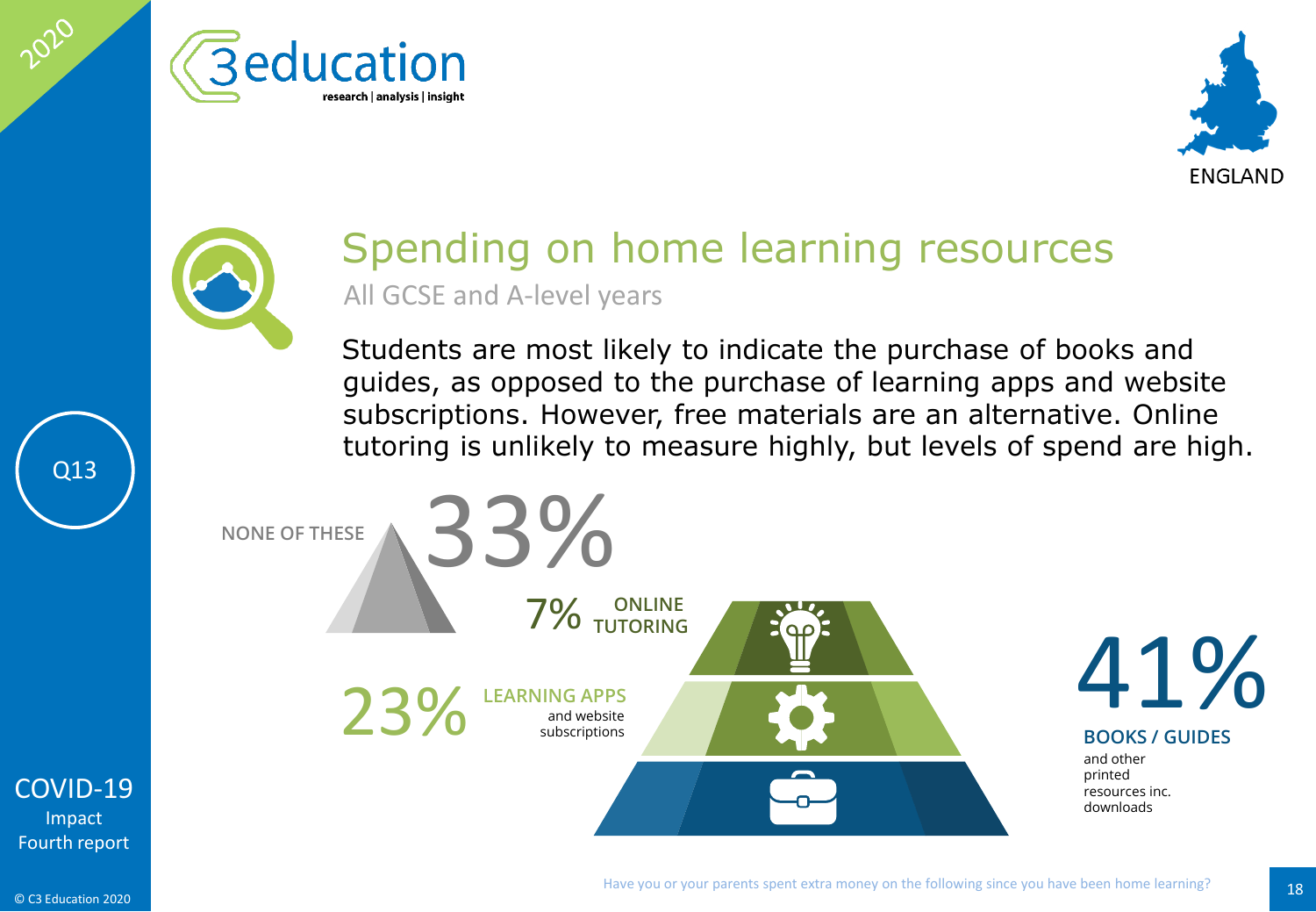





# Level of spend on resources

All GCSE and A-level years

Students in Year 11 and 13 are unlikely to have spent on resources, with the focus being on printed resource spend by Year 10 and 12 students. The average is around £90.



[COVID-19](#page-2-0) Impact Fourth report

Q1C

2020

© C3 Education 2020